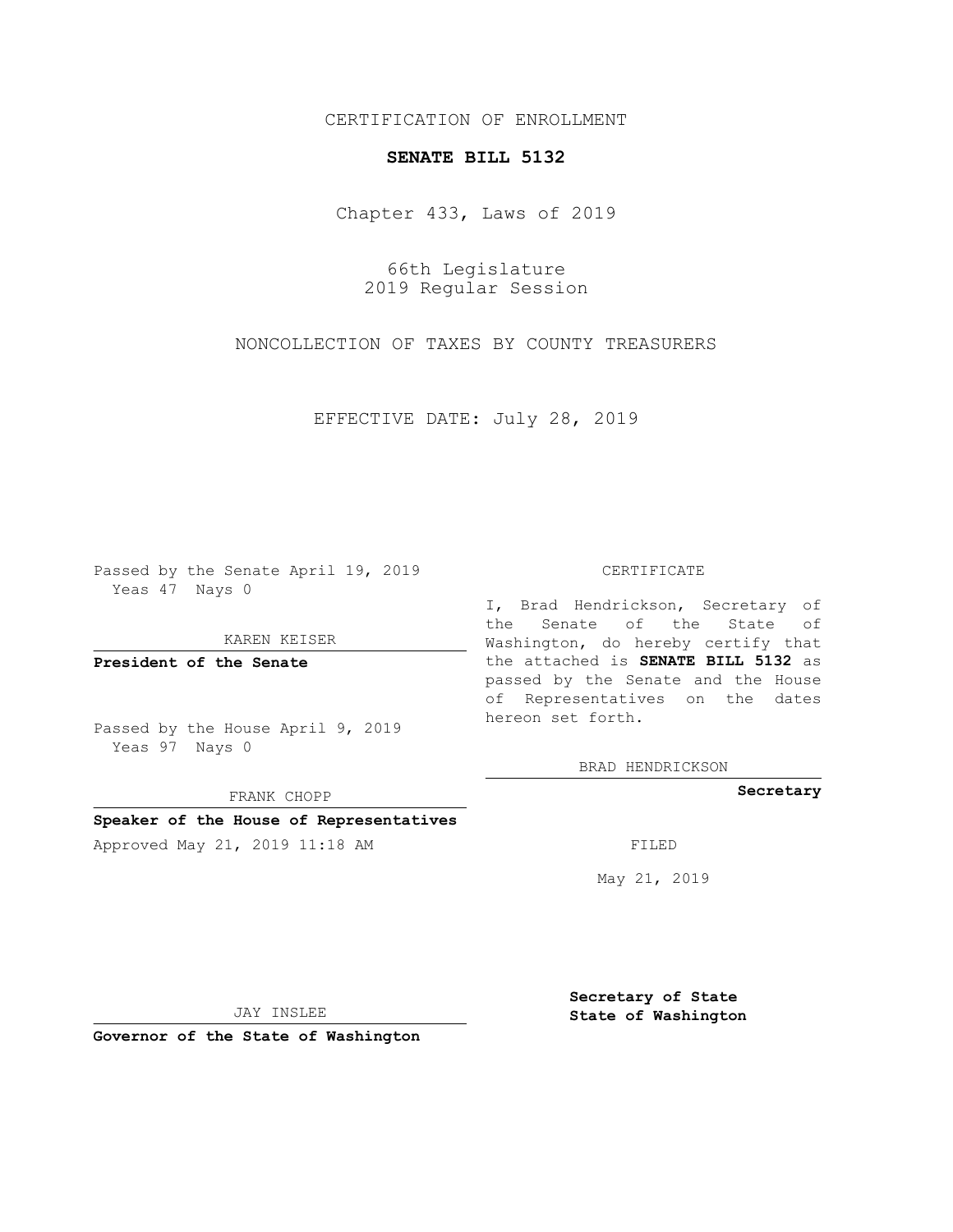# **SENATE BILL 5132**

AS AMENDED BY THE HOUSE

Passed Legislature - 2019 Regular Session

**State of Washington 66th Legislature 2019 Regular Session**

**By** Senators Takko and Short

Prefiled 01/11/19.

1 AN ACT Relating to noncollection of taxes by county treasurers; and amending RCW 84.56.250.2

3 BE IT ENACTED BY THE LEGISLATURE OF THE STATE OF WASHINGTON:

4 **Sec. 1.** RCW 84.56.250 and 2001 c 299 s 19 are each amended to 5 read as follows:

6 (1) If any county treasurer willfully refuses ((or neglects)) to collect any taxes assessed upon personal property, where the same is collectible, or to file the delinquent list and affidavit, as 9 ((herein)) provided in RCW 84.56.300, the treasurer shall be held, in his or her next settlement with the county legislative authority, liable for the whole amount of such taxes uncollected, and the same shall be deducted from his or her salary and applied to the several 13 funds for which they were levied.

14 (2) By June 30 of each year, each county treasurer must report 15 the amount of uncollected personal property and real property taxes 16 from the previous calendar year, where a treasurer refused to collect 17 such taxes under subsection (1) of this section, to the department of 18 commerce. The department of commerce must submit a summarized list of 19 uncollected taxes by county to the legislature by July 15 of each 20 year.